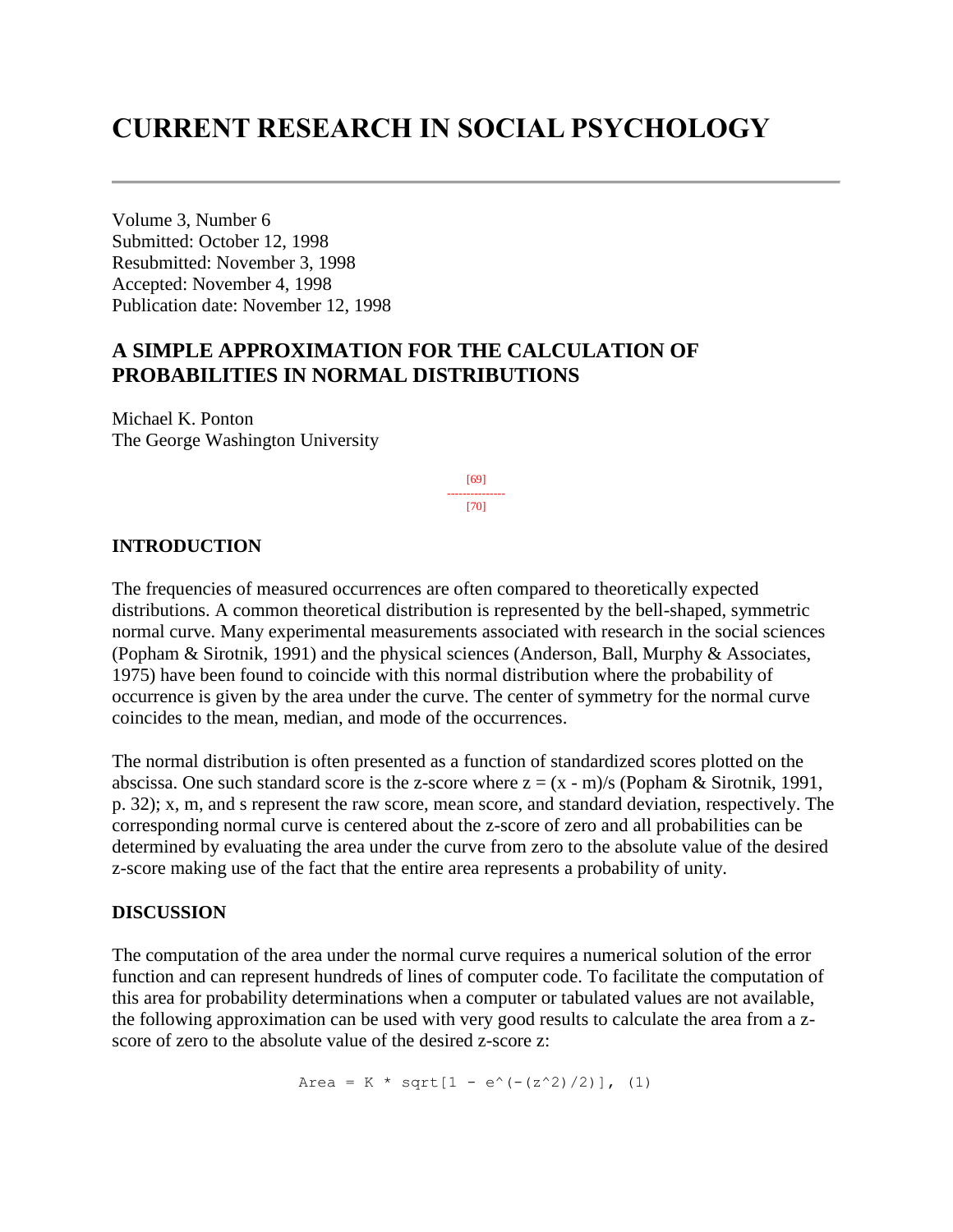where

$$
K = 0.5 + [1/sqrt(Pi) - 0.5] * [e^{(- (z^2)/sqrt(2 *Pi))}].
$$
 (2)

Note that e and Pi are irrational numbers where e represents the base of the system of natural logarithms (i.e., approximately 2.7182818...) and Pi denotes the ratio of a circle's circumference to its diameter (i.e., approximately 3.1415926...). Additionally, the square root operation is designated as "sqrt" and exponentiation is represented by ^. The desired z-score is given by z. Note that equations 1 and 2 can be easily evaluated using most calculators.

> [70] --------------- [71]

A comparison between the numerical solution presented by Press, Flannery, Teukolsky and Vetterling (1986) with equation 1 were computed via digital computer producing the following comparisons for area computations:

| $ ---$ Area Computations ---- |  |  |  |
|-------------------------------|--|--|--|
| Error<br>$($ $\mathcal{E})$   |  |  |  |
|                               |  |  |  |
| $-0.0095$                     |  |  |  |
| 0.0805                        |  |  |  |
| 0.2023                        |  |  |  |
| 0.1840                        |  |  |  |
| 0.0442                        |  |  |  |
| $-0.0584$                     |  |  |  |
| $-0.0653$                     |  |  |  |
| $-0.0338$                     |  |  |  |
|                               |  |  |  |

As indicated by the data in the percent error column, the agreement between the numerical solution of Press et al. and equation 1 is very good.

# **CONCLUDING REMARKS**

Presented is a simple approximation that can be used, in lieu of a complicated numerical solution, to determine the probability of occurrences for values associated with the normal distribution. The usefulness of this approximation resides in situations where laborious programming is not desired or when tabulated values may not be available. This may occur in purely academic milieus (e.g., classroom settings) or in situations where only simple equations can be programmed on calculators or within spreadsheet software algorithms. Another potential use is in distribution simulations where occurrences coincide with the normal distribution.

Note that the tabulated errors are for the area from zero to some finite z-score. The error in area in the tail region of the normal distribution (i.e., from a finite z-score to infinity) would be extremely large as z gets very large. This is due to the fact that small errors in the approximation represent progressively larger deviations in the small area region of the distribution tail. This tail region is especially important for social scientists in determining whether to reject or fail-toreject the null hypothesis. Note the following probability differences between calculations (via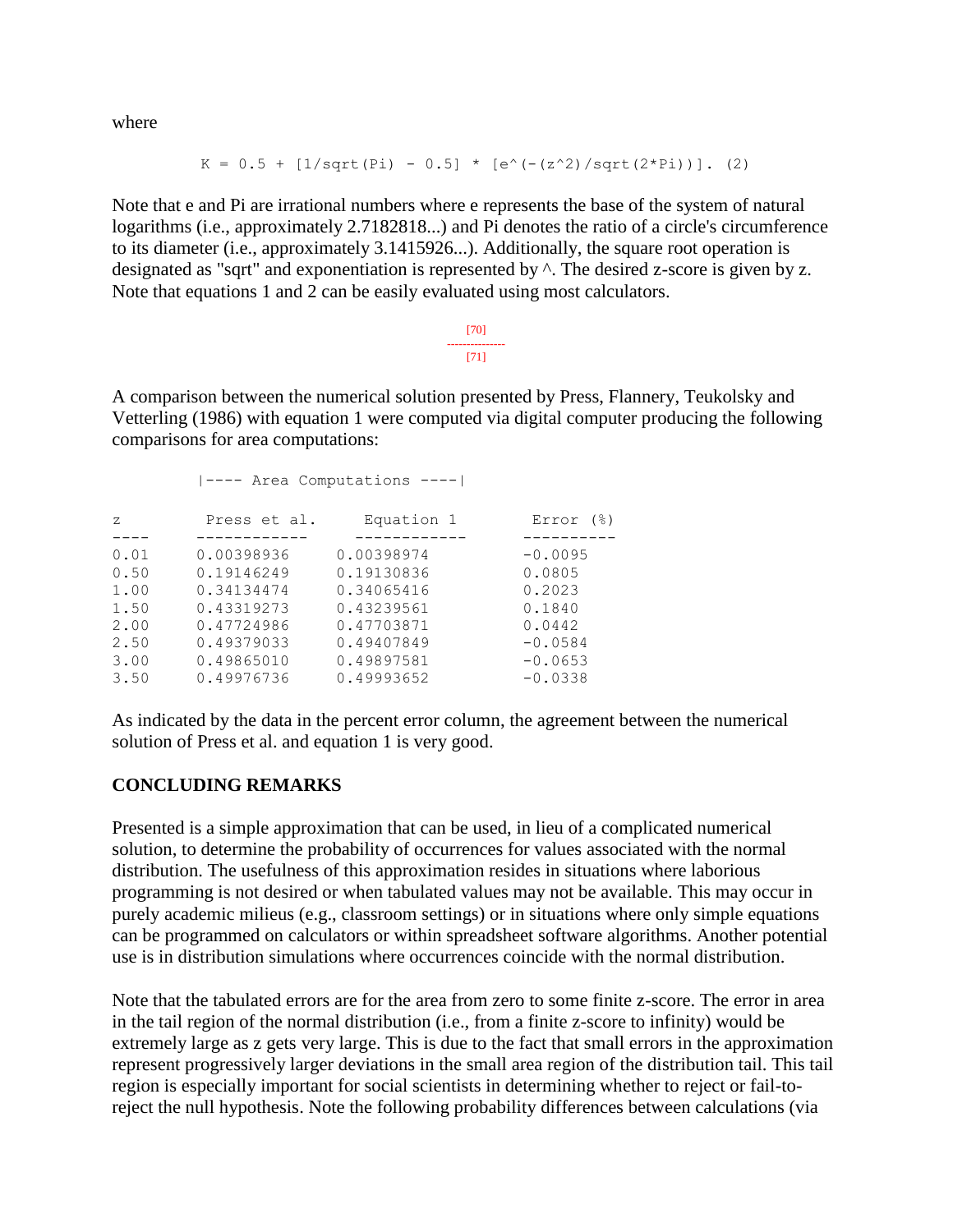calculator) using equation 1 and published values (Beyer, 1981) for z-scores of typical interest in social science research:

> [71] --------------- [72]

| Z    | Equation 1 | Beyer  |
|------|------------|--------|
|      |            |        |
| 1.65 | 0.0501     | 0.0495 |
| 2.33 | 0.0097     | 0.0099 |
| 2.57 | 0.0048     | 0.0051 |
| 3.10 | 0.0007     | 0.0010 |

The calculated probabilities are found by subtracting the area computed using equation 1 from 0.5. Thus, one should be careful in using the approximate solution with a low probability criterion for rejecting the null hypothesis.

To simplify the presented approximation even further, equation 2 may be replaced by equation 3:

 $K = 0.5 + 0.064 * [e^{\lambda}(-0.4*(z^2))]$ . (3)

To reduce the percent error for the range  $1 \lt z \lt 2$ , 0.064 can be replaced with 0.066.

## **REFERENCES**

Anderson, S. B., Ball, S., Murphy, R. T., & Associates (1975). *Encyclopedia of Education Evaluation: Concepts and Techniques for Evaluating Education and Training Programs*. San Francisco: Jossey-Bass Publishers.

Beyer, W. H. (Ed.) (1981). *CRC Standard Mathematical Tables (26th Ed.)*. Boca Raton, FL: CRC Press, Inc.

Popham, W. J., & Sirotnik, K. A. (1991). *Understanding Statistics in Education*. Itasca, IL: F. E. Peacock Publishers, Inc.

Press, W. H., Flannery, B. P., Teukolsky, S. A., & Vetterling, W. T. (1986). *Numerical Recipes*. Cambridge: Cambridge University Press.

> [72] --------------- [73]

# **AUTHOR BIOGRAPHY**

Michael K. Ponton is a doctoral candidate in higher education administration within the Graduate School of Education and Human Development at The George Washington University. His doctoral research is focused on developing a psychological instrument that measures an adult's level of personal initiative to engage in autonomous learning. Mr. Ponton is also an adjunct instructor in the Educational Technology Leadership graduate program at GWU in which he co